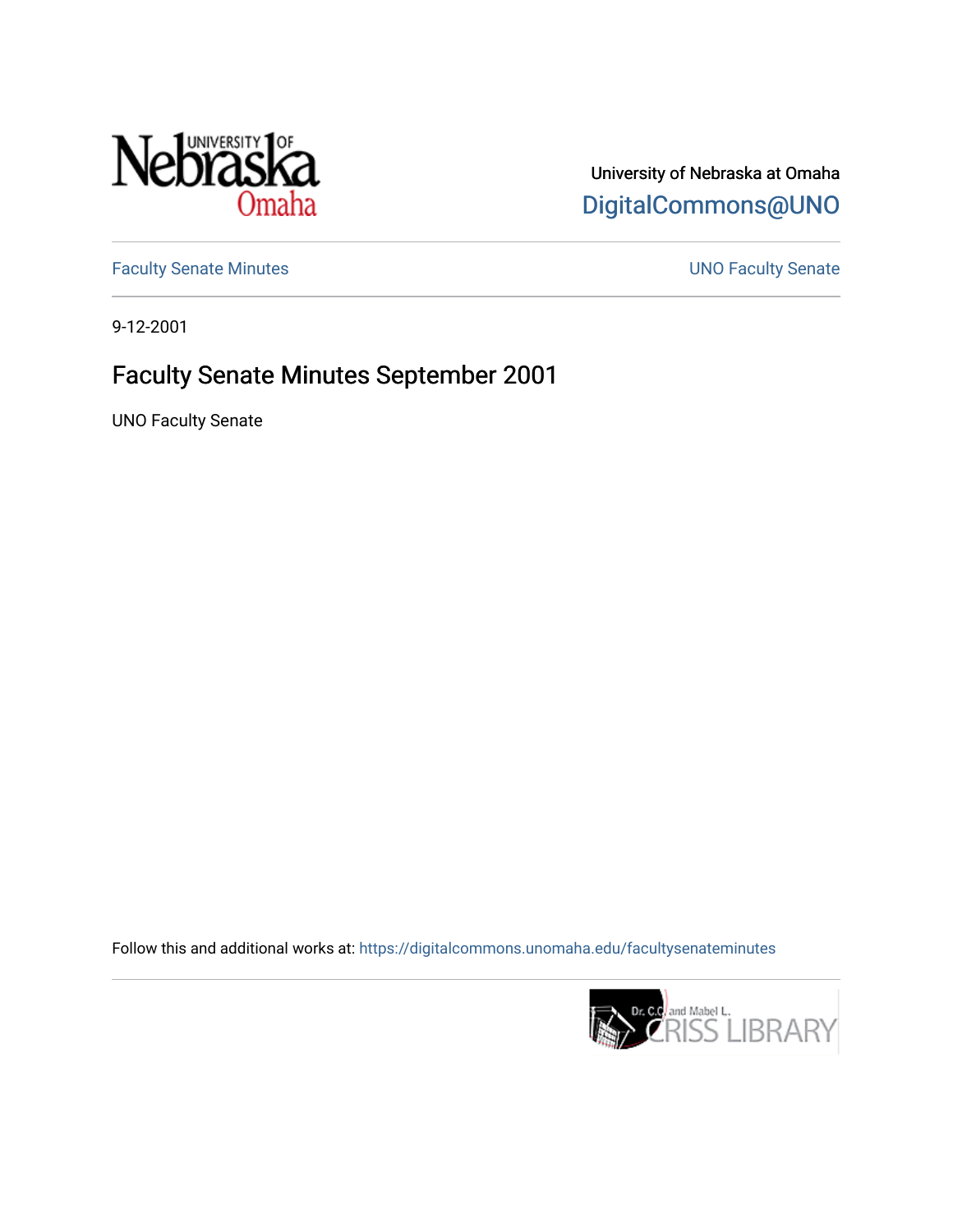## **Faculty Senate of the University of Nebraska at Omaha 2001-2002 Senate Minutes Wednesday, September 12, 2001, 2:10 p.m., MBSC Dodge Room**

Attendees: W. Bacon, N. Bacon, Bishop, Blair, Bruckner, Buetersloh, J.Carroll, M. Carroll, Chung, Coyne, Dickson, Engelmann, Fawcett, File, Hagen, Helm, Johnson, Landis, Latchaw, Littrell, Mitchell, Moritz, Nazem, O'Connell, Paterson, Pedersen, Sadlek, Schulte, Shroder, Smallwood, Thompson, Valle, E. Williams, S. Williams, Wolcott, Zhao

Excused: Azadmanesh, Bragg, Carlson, Neathery-Castro, Mande, Tuan

President Wally Bacon called the meeting to order at 2:10 pm.

Guests, Pastors Karen Moritz and Ralph Buetersloh, were introduced. They are on campus to comfort and counsel students, faculty, and staff, in the aftermath of yesterday's terrorist activities.

The August 2001 minutes were approved as corrected.

President Bacon reported on the Board of Regents meeting of September 7, 2001.

Standing Committee Reports:

Senator Landis, for the Committee on Academic and Curricular Affairs, reported that the Committee worked via email to draft a resolution recommending that Colleges accept the new C minus as the minimum grade average for eligibility. The Executive Committee referred this resolution back to Academic and Curricular Affairs. The committee was unable to reach a compromise consensus via e-mail and will address the issues again in its September meeting. Other issues to be considered include the following:

Policy regarding probation, scholarships, etc., related to the C- grade descriptions;

Unit in which tenure is held (department or university); remanded to ACA Committee by the Exec Committee as a result of a suggestion from President Smith;

Educational resources required for full implementation of the China Plan and how they will affect the other educational tasks of IS&T;

Data on success of MCC students at UNO in selected courses; needed to determine the effectiveness of articulation agreements with MCC;

Use of the technology fee for laboratory equipment in the sciences distance education;

Periodic distribution of grade trend data to faculty;

Academic Freedom Coalition of Nebraska .

On behalf of the Committee on Rules, Senator File moved the following resolutions:

For the Academic Freedom and Tenure Committee

Resolution 2589, 09/12/01:

BE IT RESOLVED, that in accordance with section 6.1 of the Faculty Senate Bylaws, the following nominees for the Academic Freedom and Tenure Committee are brought forward by the Rules Committee for senate nomination. If approved, a ballot will be presented to the UNOmaha faculty campus-wide.

One tenured faculty member will be elected from the following two nominees to serve a three-year term from October 16, 2001, through October 15, 2004, to replace retiring member, Thomas Tollman, whose term was extended through October 15, 2001, per Resolution 2457 to accommodate changing the election process from April to October:

James Shaw Christine Reed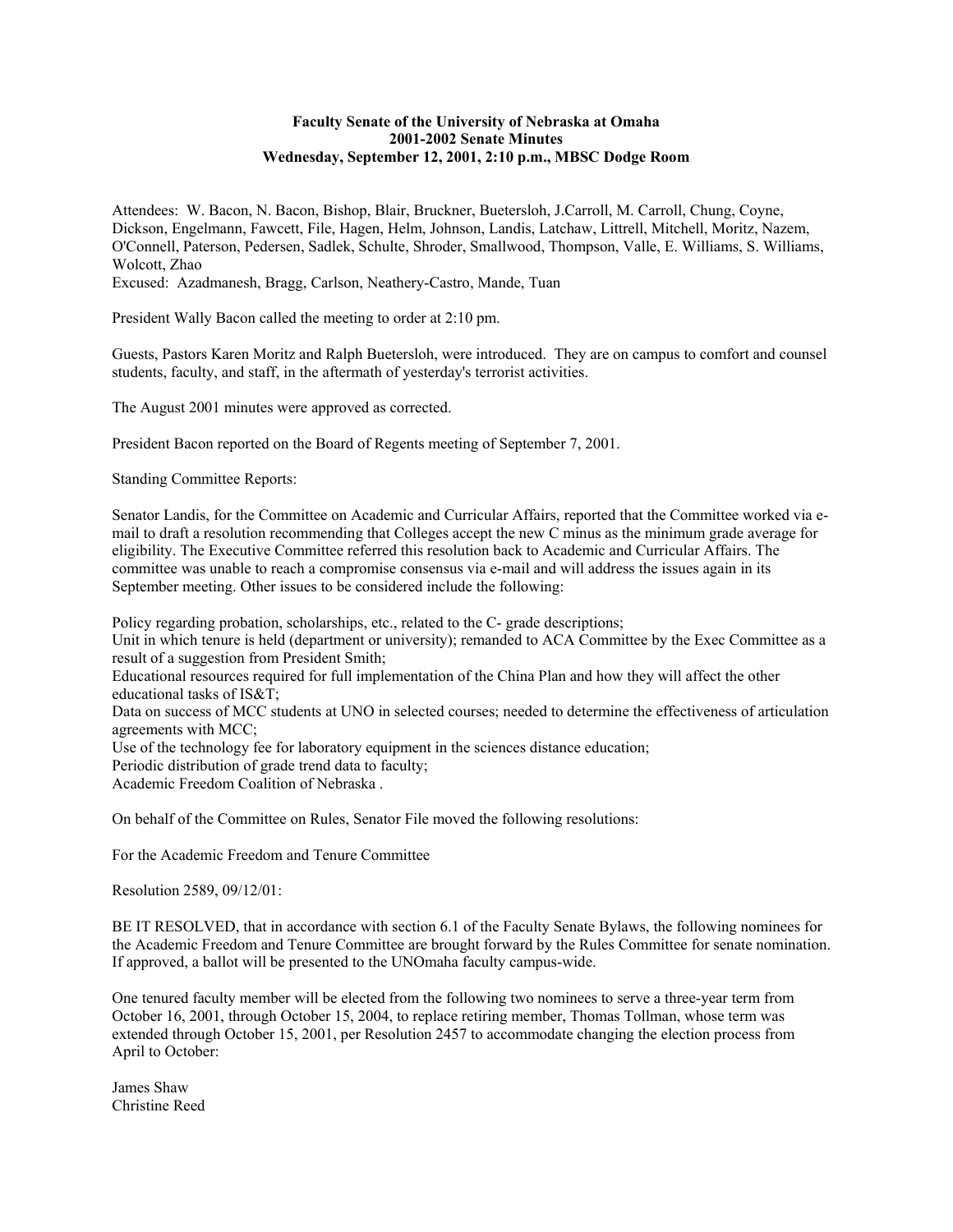One non-tenured faculty member will be elected from the following two nominees to serve a three-year term from October 16, 2001, through October 15, 2004, to replace retiring member, Alice Schumaker, whose term was extended through October 15, 2001, per Resolution 2457 to accommodate changing the election process from April to October:

Carol Ebdon Robert Blair

The motion passed.

For the Faculty Grievance Committee:

Resolution 2590, 09/12/01: Ballot Vote by Senate:

BE IT RESOLVED, that in accordance with the Faculty Senate of the University of Nebraska at Omaha Bylaws, section 6.1, Faculty Grievance Committee, the following faculty members are brought forward by the Rules Committee for ballot election by the senate to replace Wai-Ning Mei as the full professor representative for a threeyear term from September 16, 2001, through September 15, 2004:

James Hagen (elected) Jack McKay

Resolution 2591, 09/12/01: Ballot Vote by Senate:

BE IT RESOLVED, that in accordance with the Faculty Senate of the University of Nebraska at Omaha Bylaws, section 6.1, Faculty Grievance Committee, the following faculty members are brought forward by the Rules Committee for ballot election by the senate to replace Renee Irvin as the assistant professor representative for a three-year term from September 16, 2001, through September 15, 2004.

Karen Hayes (elected) Jonathan Benjamin-Alvarado

The motion passed.

Resolution 2592, 09/12/01: Ballot Vote by Senate:

BE IT RESOLVED, that in accordance with the Faculty Senate of the University of Nebraska at Bylaws, section 6.1, Faculty Grievance Committee, the following faculty members are brought forward by the Rules Committee for ballot election by the senate to replace Robert Carlson as the Committee on Faculty Personnel & Welfare representative for a one-year term from September 16, 2001, through September 15, 2002:

Vaughn Johnson Jack Shroder (elected)

For the University of Nebraska at Omaha Professional Conduct Committee

Resolution 2593, 09/12/01: Ballet Vote by Senate:

BE IT RESOLVED, that in accordance with Section 1.1 of the University of Nebraska at Omaha Professional Conduct Committee's Rules and Procedures, the following three nominees (all tenured faculty ranked assistant professor or above) are brought forward by the Committee on Rules for ballot election by the full senate as follows:

John Price Rebecca Morris (elected) Carol Mitchell (elected)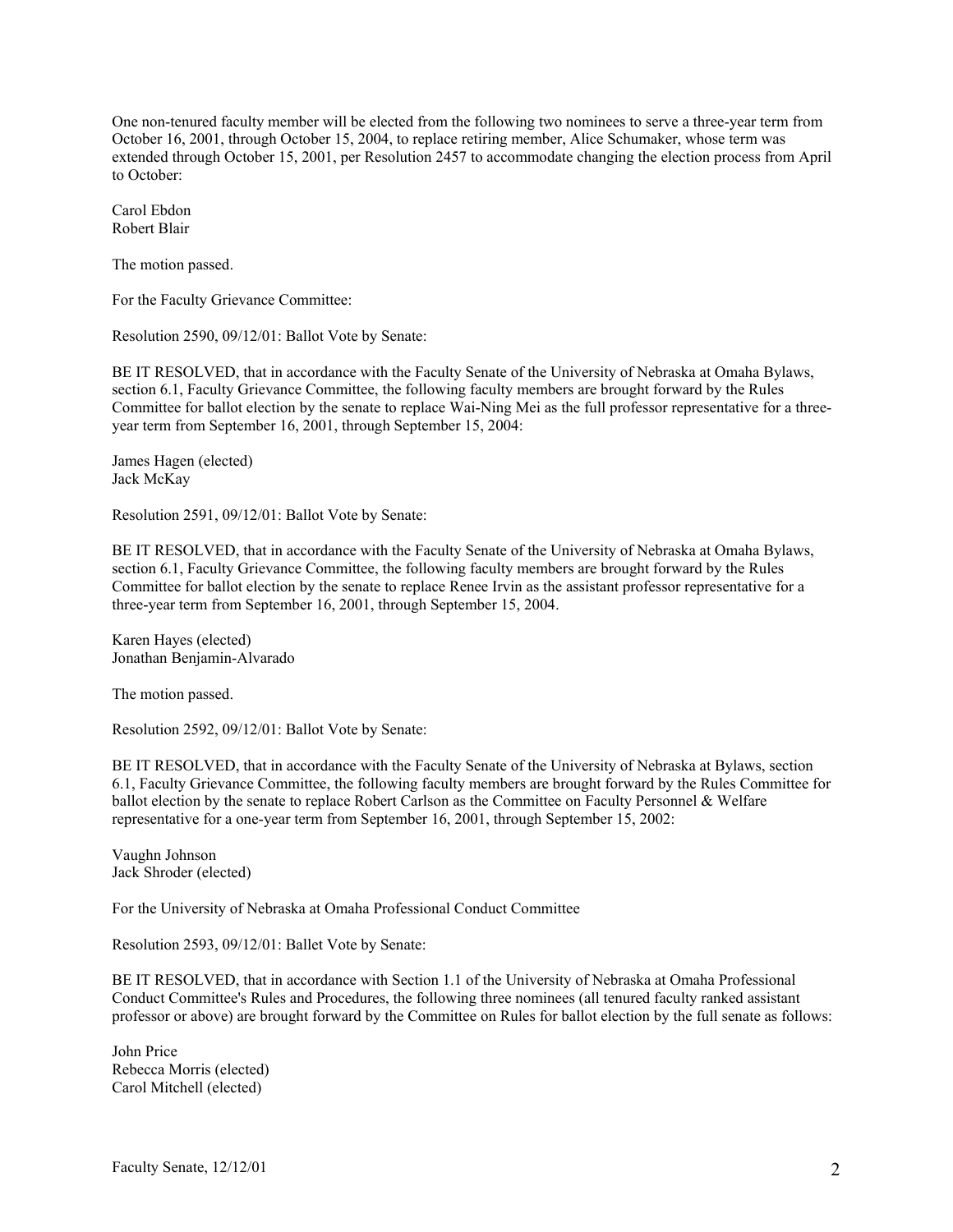Two representatives must be elected by ballot vote to serve three-year terms from October 16, 2001, through October 15, 2004, to replace outgoing members Sunny Andrews and Richard Stacy. These newly elected representatives will also serve as alternates for three-years from October 16, 2004 through October 15 2007.

Sunny Andrews and Richard Stacy will continue serving as an alternate (replacing Jim Czarnecki and Carole Larson) for three-years from October 16, 2001, through October 15, 2004, per Resolution 2345.

Resolution 2594, 09/12/01: Ballot Vote by Senate:

BE IT RESOLVED, that in accordance with Section 1.1 of the University of Nebraska at Omaha Professional Conduct Committee's rules and Procedures, the following three nominees (all tenured faculty ranked assistant professor or above) are brought forward by the Committee on Rules for ballot election by the full senate as follows:

One representative must be elected by ballot vote to complete the term of service from September 13, 2001, through October 15, 2003, for alternate Justin Stolen who no longer works at UNO:

Jerry Cederblom (elected) David Conway For University Committees

Resolution 2595, 09/12/01:

BE IT RESOLVED: that Cassia Spohn be recommended for service on the University Committee on Excellence in Teaching to serve a three-year term from August 1, 2001, through July 31, 2004, replacing Philip Secret (PACS, 08/01/98 to 07/31/01) who was appointed by the chancellor prior to the Faculty Senate taking over the appointment of all faculty members; that the following name go forward as a three-year appointment from 07/01/2001, through 06/30/2004, to the University Committee on Facilities Planning to replace Russell Smith: Michael Carroll;

that the following name go forward to complete the term of Hesham El-Rewini through 07/31/2002, on the University Committee on Library and Learning Resources: Rebecca Pasco;

that the following name go forward to complete the term of Hesham El-Rewini through 07/31/2003 on the University Committee on Research: Yong Shi.

The motion passed.

Resolution 2596, 09/12/01:

BE IT RESOLVED, that the following names go forward as three-year appointments, from 07/01/2001 through 06/30/2004, to the Educational Policy Advisory Board to replace Faud Abdullah, Tom Lorsbach, and Bob Welk:

Tej Adidam, CBA David Corbin, COE Mary Carolyn Simpson, CFA

The motion passed.

Resolution 2597, 09/12/01:

BE IT RESOLVED, that the following name go forward to complete the term of Sharon Sobel on the Multi-Cultural Affairs Commission: Melissa Berke

The motion passed.

Senator File requested contacting him if any senator knows of anyone who would be interested in serving on a University Committee.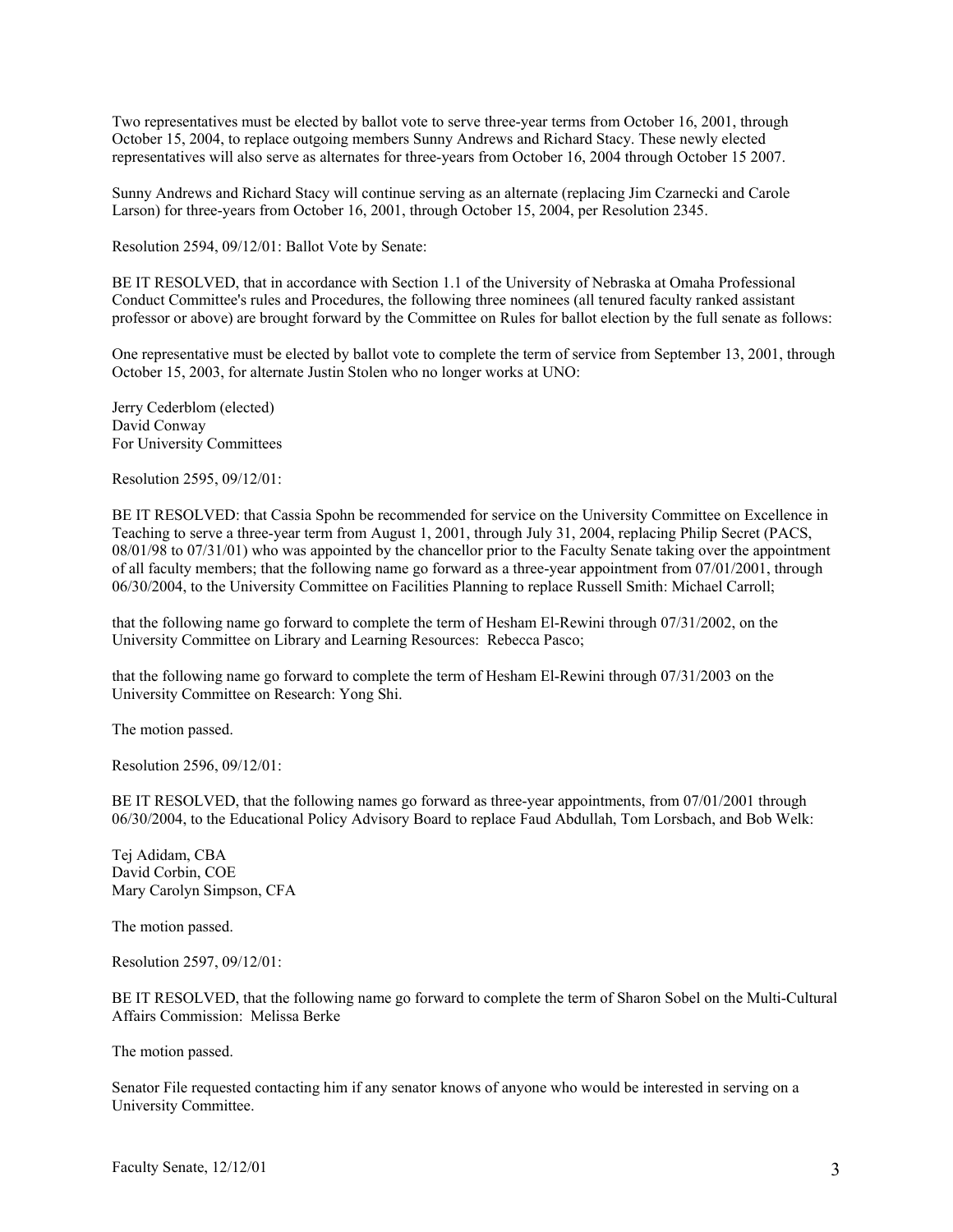Senator Valle reported that the Graduate Council met September 11, 2001 and the discussion included Committee C. She will submit a written Graduate Council report at the next Faculty Senate meeting.

Old Business:

On behalf of the Ad Hoc Committee, Senator Engelmann moved the following resolution

Resolution 2598, 09/12/01:

WHEREAS both the potential benefits and the potential risks of the proposed Global e-Learning Initiative at UNO are significant, and

WHEREAS the English curriculum has been identified in Senate discussions as the linchpin of the proposed project, and

WHEREAS serious pedagogical concerns have arisen with the current CD-ROM model for delivery of IIIST English courses; therefore,

BE IT RESOLVED, that the UNO Administration is urged with all due haste, working with the leadership of the Department of English, to address quality control and resource issues, in particular staffing concerns both at UNO and IIIST; and

BE IT FURTHER RESOLVED, that when and only when these issues are addressed to the satisfaction of the Department of English, could the Senate approve the concept of the Global e-Learning Initiative.

Discussion was invited, but there was none. The motion passed unanimously. Senator Engelmann thanked the Senate on behalf of the committee.

New Business: Senator N. Bacon moved the Global eLearning Project resolution prepared, in part, by Senator Paterson. Senator Paterson seconded her motion. After much discussion and amending of the resolution the following was passed by the Senate as a whole:

Resolution 2599, 09/12/01:

WHEREAS the Global eLearning Project has the potential to offer unprecedented benefits to students in China and in Omaha in the form of opportunities for intercultural exchange; and,

WHEREAS the Global eLearning Project has the potential to build people-to-people bridges between American and Chinese citizens at a historical moment when such relationships are of particular importance; and,

WHEREAS the benefits accruing to UNOmaha students might include overseas exchange programs, the development of a graduate program in TESL (Teaching English as a Second Language), and other possibilities not yet foreseen; and,

WHEREAS this potential can be realized only if the program adheres to high standards of academic quality consistent with those upheld by existing UNOmaha programs; and,

WHEREAS academic quality requires committed action in the form of resource allocation, selection of qualified personnel, respect for established university procedures, and genuine collaboration among participating academic units; and,

WHEREAS academic quality requires that the background and needs of students be considered in course planning; and,

WHEREAS it is the right and the responsibility of the UNOmaha faculty to determine the content and pedagogy of any course offered as part of a degree program; and,